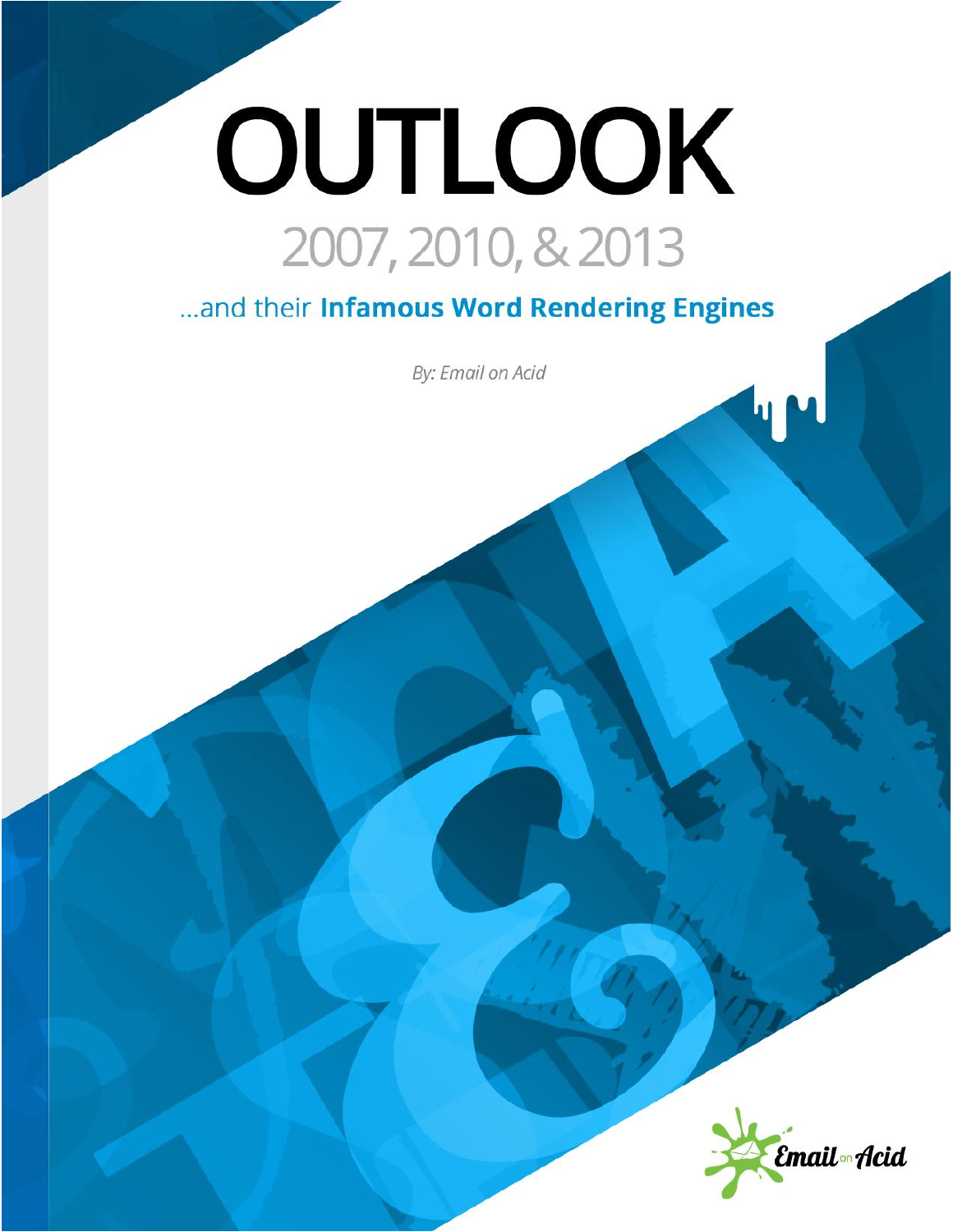# Table of Contents

<span id="page-1-0"></span>

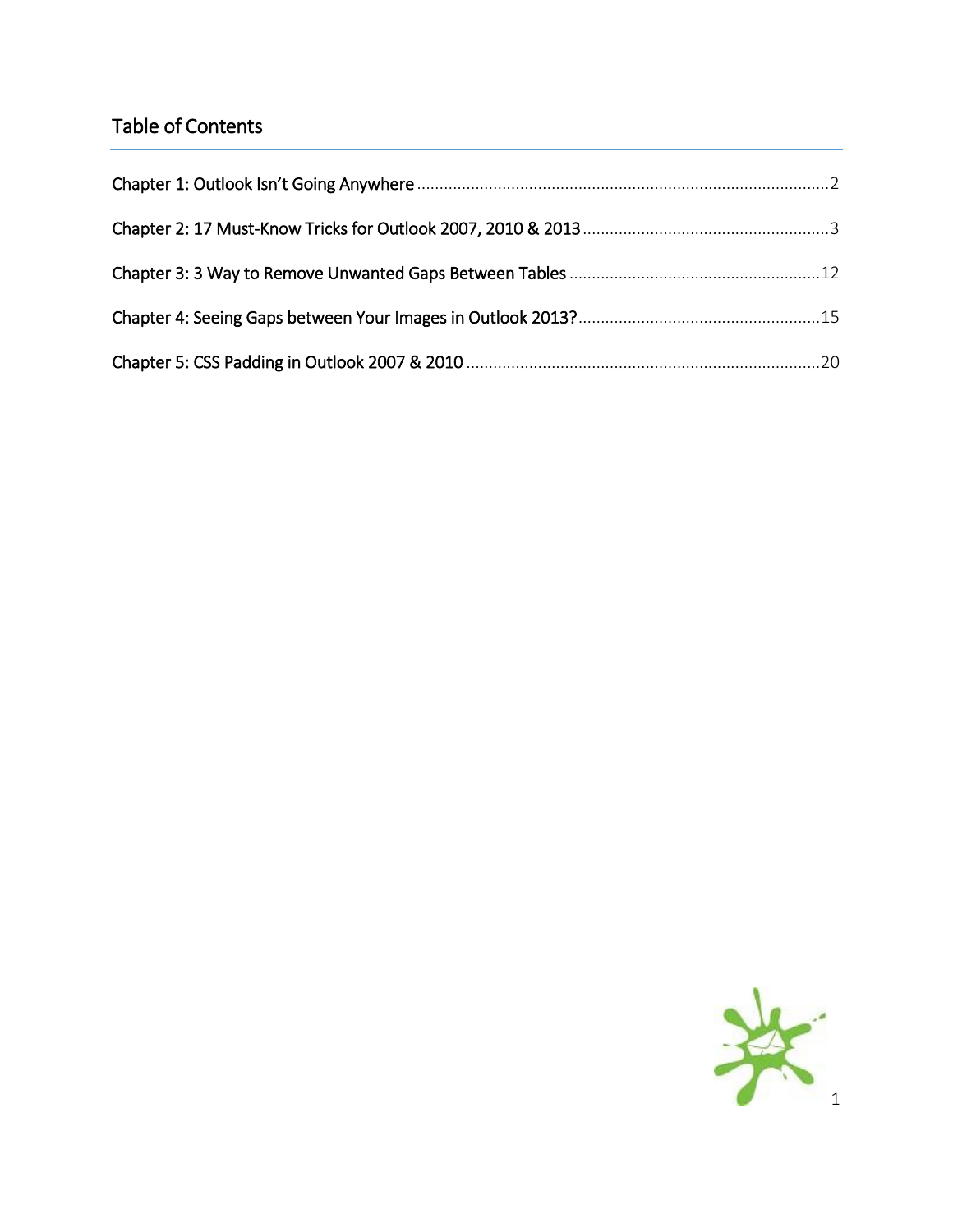# Chapter 1: Outlook Isn't Going Anywhere

Hate coding your emails for Outlook? Too bad! Outlook isn't going anywhere. There is a light at the end of the tunnel, though!

Here at Email on Acid, we've spent hours testing to ensure we've worked out all the Outlook kinks. In this marketing guide, we're sharing our years of experience coding for this pesky email client. This guide consists of four tutorials:

- 17 Must-Know Tricks for Outlook 2007, 2010 and 2013
- 3 Ways to Remove Unwanted Gaps between Tables in Outlook 2007 and 2010
- Removing Gaps between Your Images in Outlook 2013
- CSS Padding in Outlook 2007 and 2010

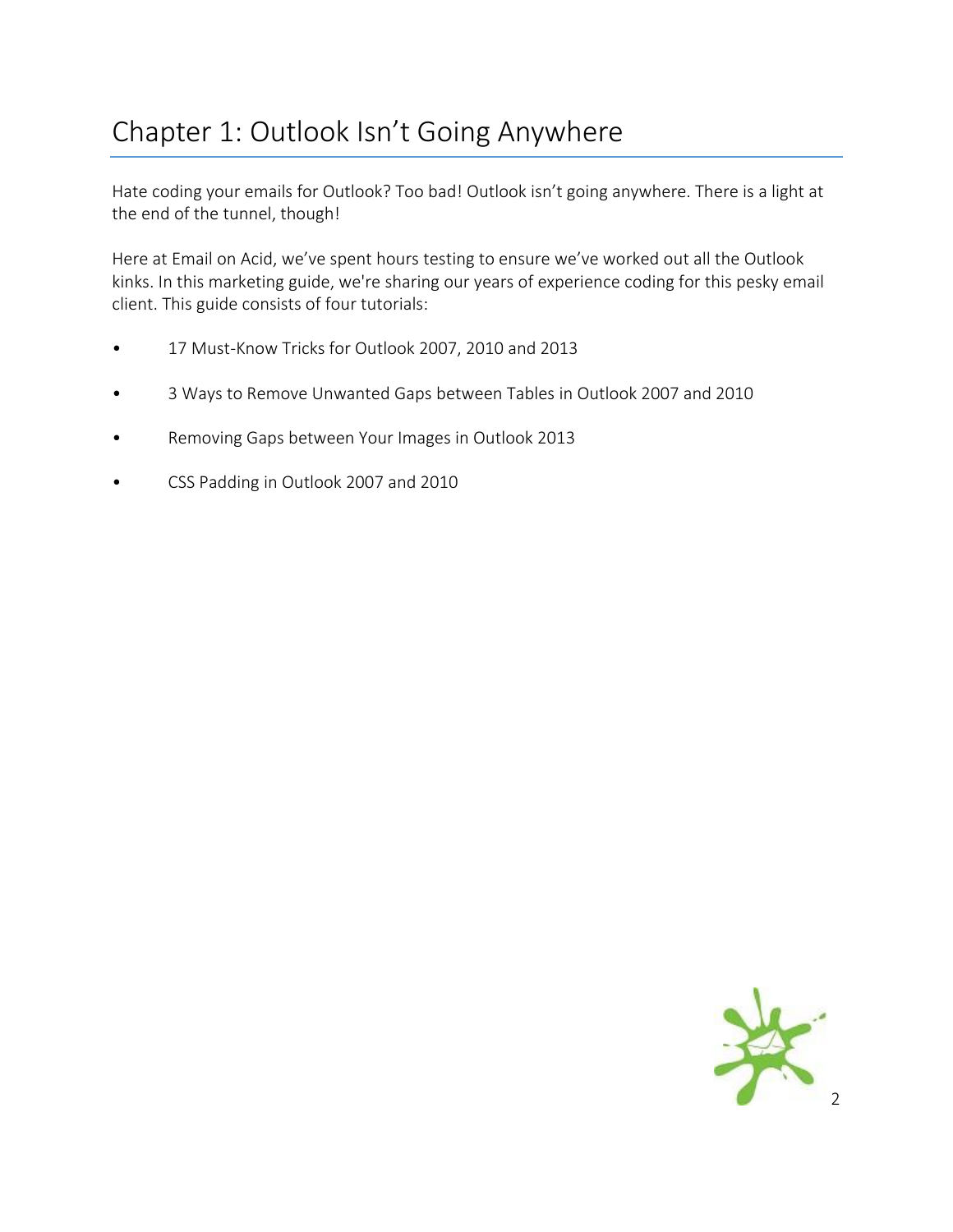# <span id="page-3-0"></span>Chapter 2: 17 Must-Know Tricks for Outlook 2007, 2010 and 2013

Designing for Outlook is like chasing the ever elusive White Whale. We spend hours pursuing it, tracking down bugs and glitches, trying to achieve pixel perfection in a distinctly imperfect environment. Outlook is still a top dog, though, and figuring out workarounds for this client is a necessary evil.

Here are 17 tips to improve your outlook on Outlook.

#### 1. Outlook ignores margin and padding on images.

Outlook 2007-13 do not support the margin or padding CSS properties when placed within an image.

Try using hspace and/or vspace:

```
<img src="http://www.emailonacid.com/example.jpg" align="left"
vspace="10" hspace="10" />
```
Or add the additional spacing to the image itself (in pixels).

#### 2. Text doesn't wrap automatically in Outlook.

If you have text within a table, for instance "aaaaaaaaaaaaaaaaaaa" and you want it to wrap, try adding this style:

```
<td style="word-break:break-all;">
```
In the example below, #3 does not have word break and #4 does. As you can see, #3 has broken its width to accommodate the text, and #4 has not.

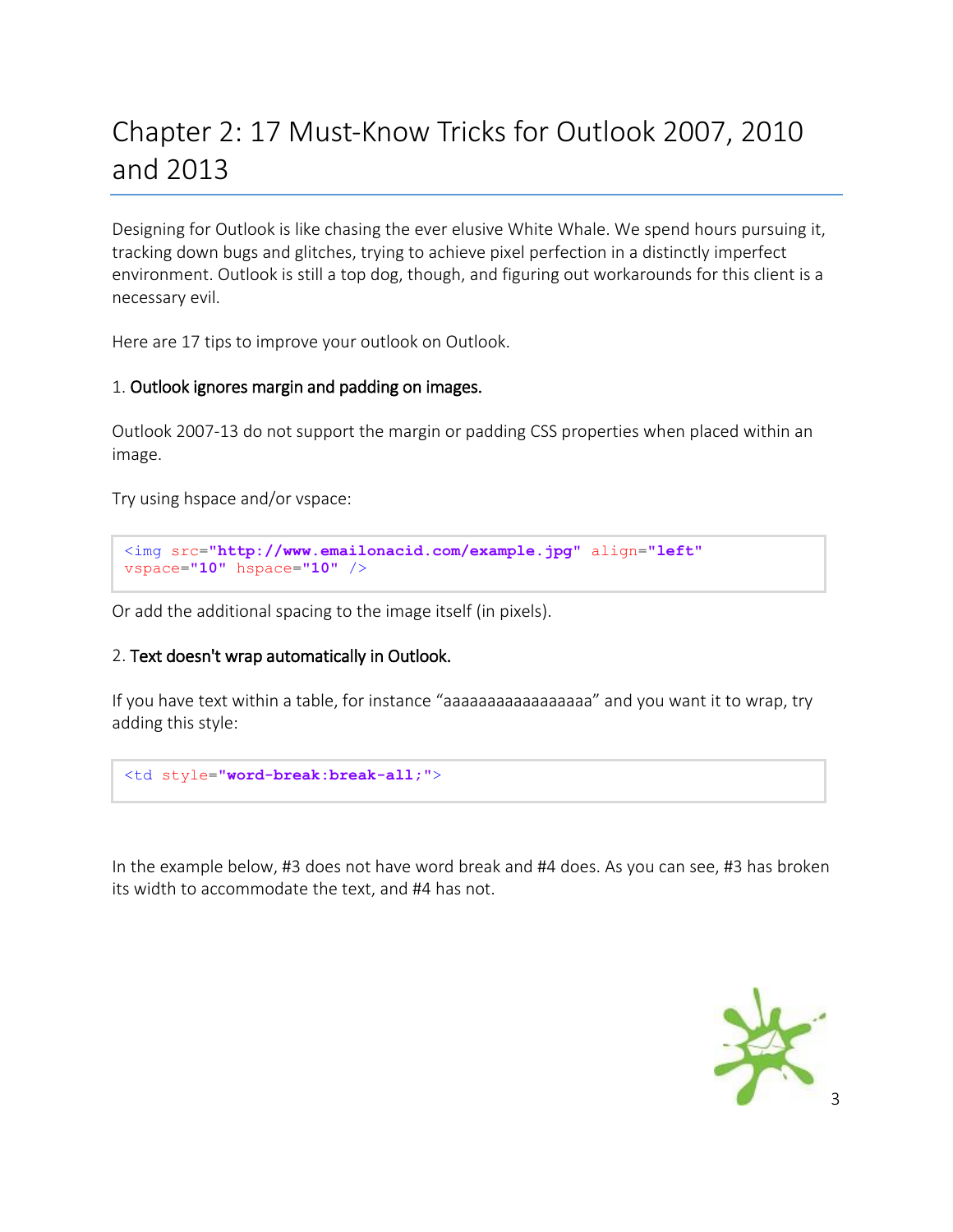

## 3. Outlook adds a 1px border to tablecells.

If you are using a background color in your table cell, you'll see a 1px white border around the contents of the TD. To fix, simply add the following to your embedded styles:



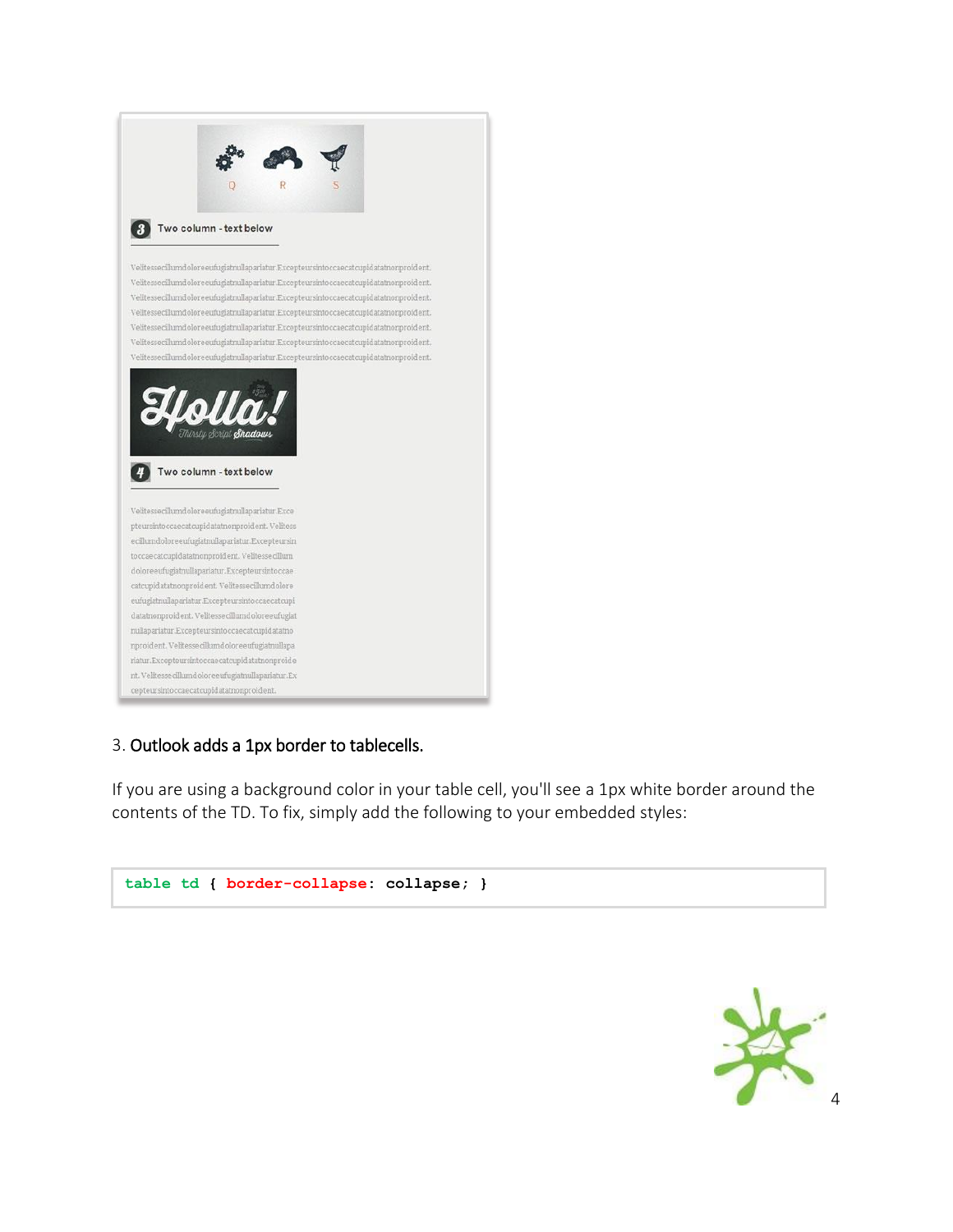Or you can add it inline:

```
<td style="border-collapse: collapse;">... </td>
```
Check out [this post](http://www.campaignmonitor.com/blog/post/3392/1px-borders-padding-on-table-cells-in-outlook-07/) from Campaign Monitor for more info.

If you are trying to "right" or "left" align multiple nested tables, the fix is a little more involved. Jump down to chapter three for more on that.

#### 4. Outlook sometimes ignores link styling.

Outlook 2007 and 2010 do NOT support inline styles IF the "a" tag does NOT include an "href" attribute.

For example:

```
<a style="font-size: 20px; color: #004990;">Shop Flooring </a>
```
Should be changed to:

```
<a href="http://www.test.com" style="font-size: 20px; color: 
#004990;">Shop Flooring </a>
```
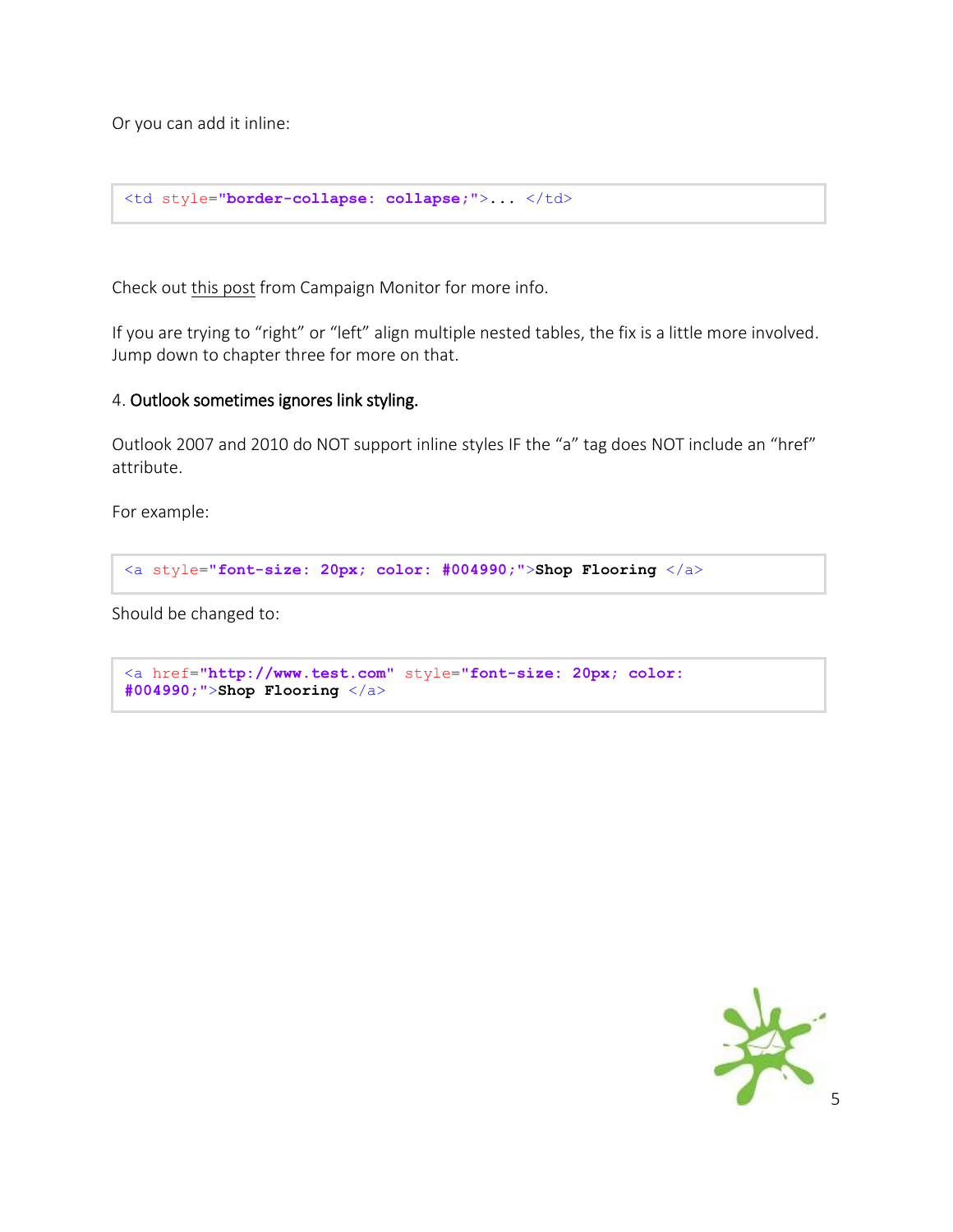#### 5. If spacing is important, avoid using lists.

The safest way to get consistent results is to use a table instead:

```
<table cellpadding="2" cellspacing="2" border="0">
     <tr>
          <td valign="top">•</td>
          <td>Test</td>
    \langle/tr>
     <tr>
          <td valign="top">1.</td>
         <td>Test</td>
    \langle/tr>
\langle/table>
```
## 6. Use cellpadding and cellspacing with tables.

Avoid using "margin" or "padding" CSS properties in your TABLE tag. Cellpadding and Cellspacing attributes are generally safe but margin or padding will often be added to every TD within the table.

If you are using an align attribute on your table, for example:

```
<table align="left">
```
The fix is a little more involved. [Click here](http://www.emailonacid.com/blog/details/C13/removing_unwanted_spacing_or_gaps_between_tables_in_outlook_2007_2010) for more on that.

Note: Be extra cautious with table alignment, you never know what the interpretation will be from Word rendering engine. We've seen instances where it tries to write its own absolute positioning.

## 7. Outlook sometimes removes padding.

Outlook 07 and 2010 have been known to convert divs and headings to paragraphs with nested spans. This changes the HTML container from a box element to an inline element.

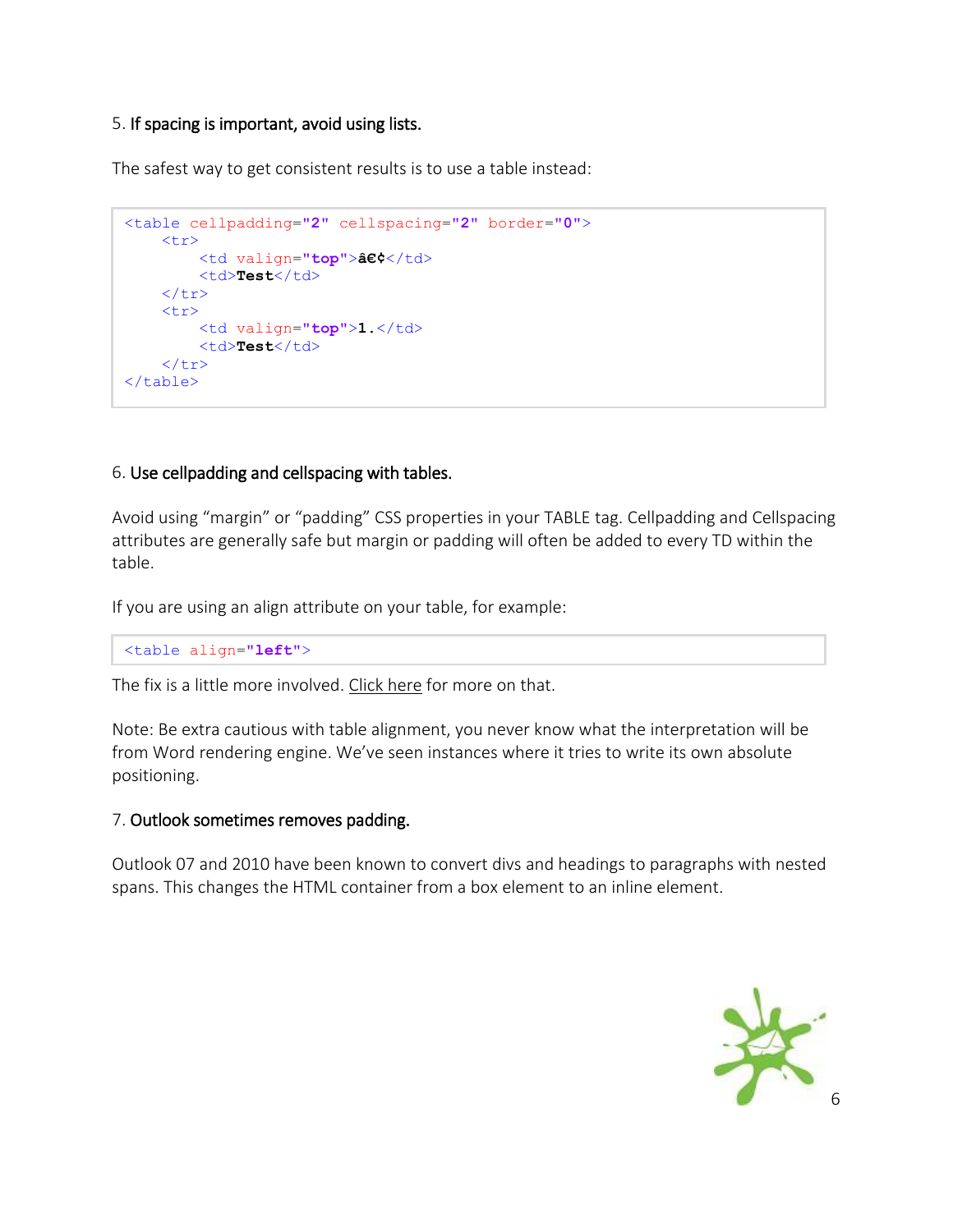For example this:

```
<h2 style="font-size: 15px; font-weight: bold; margin: 0; padding: 17px 0 
0 0;">
    NEW FASHIONS
\langle/h2\rangle
```
Will get converted to:

```
<p class=MsoNormal style='mso-outline-level:3'>

      <span style='font-size:11.5pt'>NEW FASHIONS<o:p></o:p></span>
   \langle/b>
\langle/p>
```
In the example below, you can see that the padding set above the header is displayed in Thunderbird, but not in Outlook 2007.

| Thunderbird 13      |                                      |               | Outlook 2007               |                |               |
|---------------------|--------------------------------------|---------------|----------------------------|----------------|---------------|
|                     | CASTING INTERFERED<br>Screen Capture | Code Analysis |                            | Screen Capture | Code Analysis |
| ЭB                  |                                      |               |                            |                |               |
|                     |                                      |               | Div<br><b>NEW FASHIONS</b> |                |               |
| <b>NEW FASHIONS</b> |                                      |               | Div                        |                |               |
| Div                 |                                      |               |                            |                |               |

One fix is to move your padding into the containing TD, for example:

```
<td style="padding: 17px 0 0 0">
    <h2 style="font-size: 15px; font-weight: bold; margin: 0">NEW 
FASHIONS</h2>
\langle/td>
```
Another fix is to avoid headings and divs and use paragraphs instead.

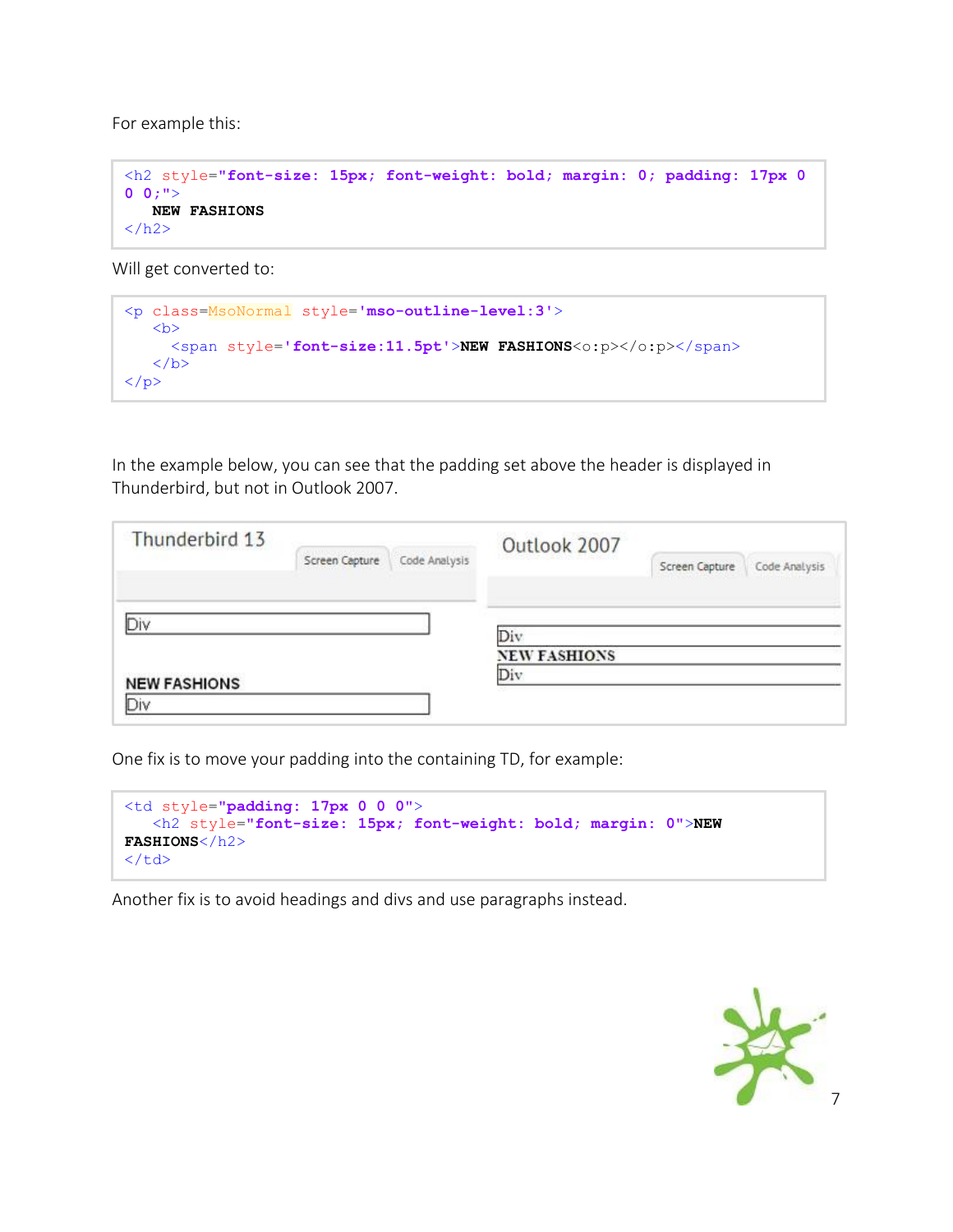# 8. Use MSO to control line height.

Try adding "mso-line-height-rule:exactly" just before your line-height declaration.

For example:

<td style=**"mso-line-height-rule:exactly; line-height:50px;"**>

This fix ONLY works on block elements. So trying to achieve the same effect inside a font or span tag will not work. Since this is a Microsoft only CSS property, it should not interfere with any other email client.

# 9. Outlook interprets tables literally.

Be sure your rowspan attributes within your TDs are set to the correct value. Most web browsers are very lenient if you have a higher value than required but Outlook 07 and 2010 will interpret them even if the additional rows do not exist in your table.

# 10. Outlook sometimes ignores the width and height of HTML elements.

Box elements with a fixed width and height may not display correctly. If horizontal and vertical spacing is determined by spacer graphics (as opposed to the email's content), be aware that customized spacing and alignment may be impossible in some cases. For best results, try using a combination of transparent spacer images and the HTML height attribute on the table cell.

# 11. Outlook sets TDs at a minimum of 2 pixels high.

Outlook 2007 and 2010 impose a 2-pixel height minimum for table cells. So, for example, if a table cell contains a 1-pixel transparent gif and a background color, your 'horizontal line' will appear thicker than expected.

## 12. Image backgrounds in Outlook require VML.

In some versions of Outlook (07/10/13) image backgrounds won't work without using Vector Markup Language (VML). VML is a deprecated, XML-based file format for two-dimensional vector graphics which is part of the Office Open XML standards. This is a complicated problem to fix, so check out [this blog](http://www.emailonacid.com/blog/details/C13/emailology_vector_markup_language_and_backgrounds) about how to use VML to create functional image backgrounds.

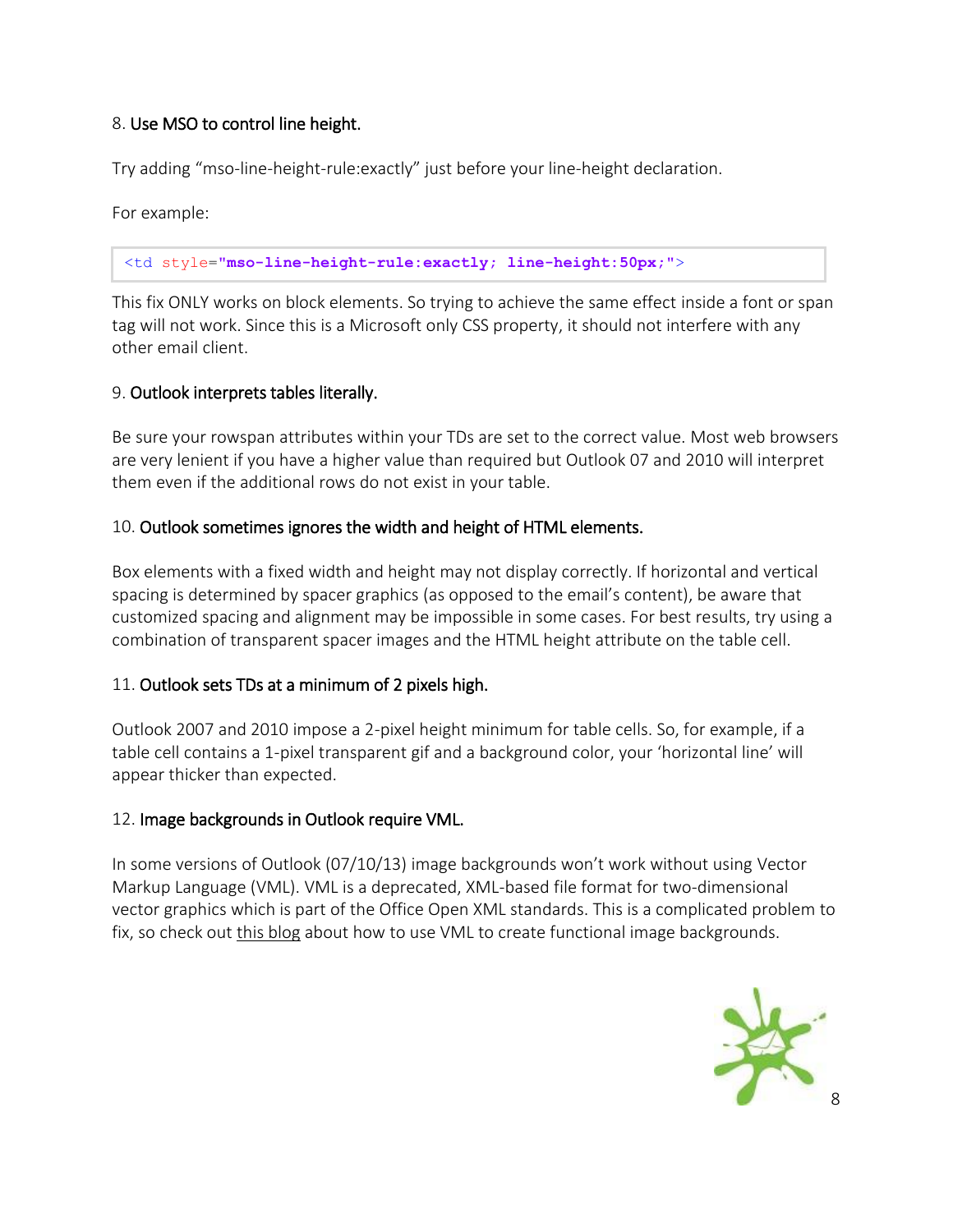You can also try Stig's Bulletproof Email Background Images tool ([http://emailbg.net/\)](http://emailbg.net/) which does a lot of the work for you.

| The URL to your background image                                                                       |                                                                                                                                                                                                                                                |  |  |  |  |
|--------------------------------------------------------------------------------------------------------|------------------------------------------------------------------------------------------------------------------------------------------------------------------------------------------------------------------------------------------------|--|--|--|--|
|                                                                                                        | Add the following right after the opening<br><br>thody> tag                                                                                                                                                                                    |  |  |  |  |
| http://Limgur.com/n8Q6f.png                                                                            | <div style="background-color:#f6f6f6;"><br/>&lt;1 -- [1f gte mso 0]&gt;<br/>cv:background_xmlns:v="urn:schemas-microsoft-com:vml" fill="t"&gt;<br/><v:fill color="#f6f6f6" src="http://i.imgur.com/n8Q6f.png" type="tile"></v:fill><br/></div> |  |  |  |  |
| Host your image on your own web server, or a free<br>service like imgar (use "Direct Link" URL).       |                                                                                                                                                                                                                                                |  |  |  |  |
| Fallback color                                                                                         | <l{endif}--></l{endif}-->                                                                                                                                                                                                                      |  |  |  |  |
| atsisis:                                                                                               | <table <br="" cellpadding="0" cellspacing="0" height="100%" width="100%">border-"8"&gt;</table>                                                                                                                                                |  |  |  |  |
| Shown if the background image inn't leaded, and<br>behind images that have transparency.               | itra.<br><td align="left" background="http://i.imgur.com/n906f.png" valign="top"></td>                                                                                                                                                         |  |  |  |  |
| Apply background image to                                                                              |                                                                                                                                                                                                                                                |  |  |  |  |
| Full email body<br>Tile the background image in the full email.<br>window.                             |                                                                                                                                                                                                                                                |  |  |  |  |
| A single table cell<br>Tile the background image in only a restricted<br>part of a table based layout. | and this right before the closing  tag.                                                                                                                                                                                                        |  |  |  |  |
|                                                                                                        |                                                                                                                                                                                                                                                |  |  |  |  |

# 13. Outlook converts some divs to paragraphs.

Outlook often converts your DIVS to paragraphs. To date, we have not been able to detect a rhyme or reason for why it converts DIVs when it does, if you know, please feel free to share it with us below.

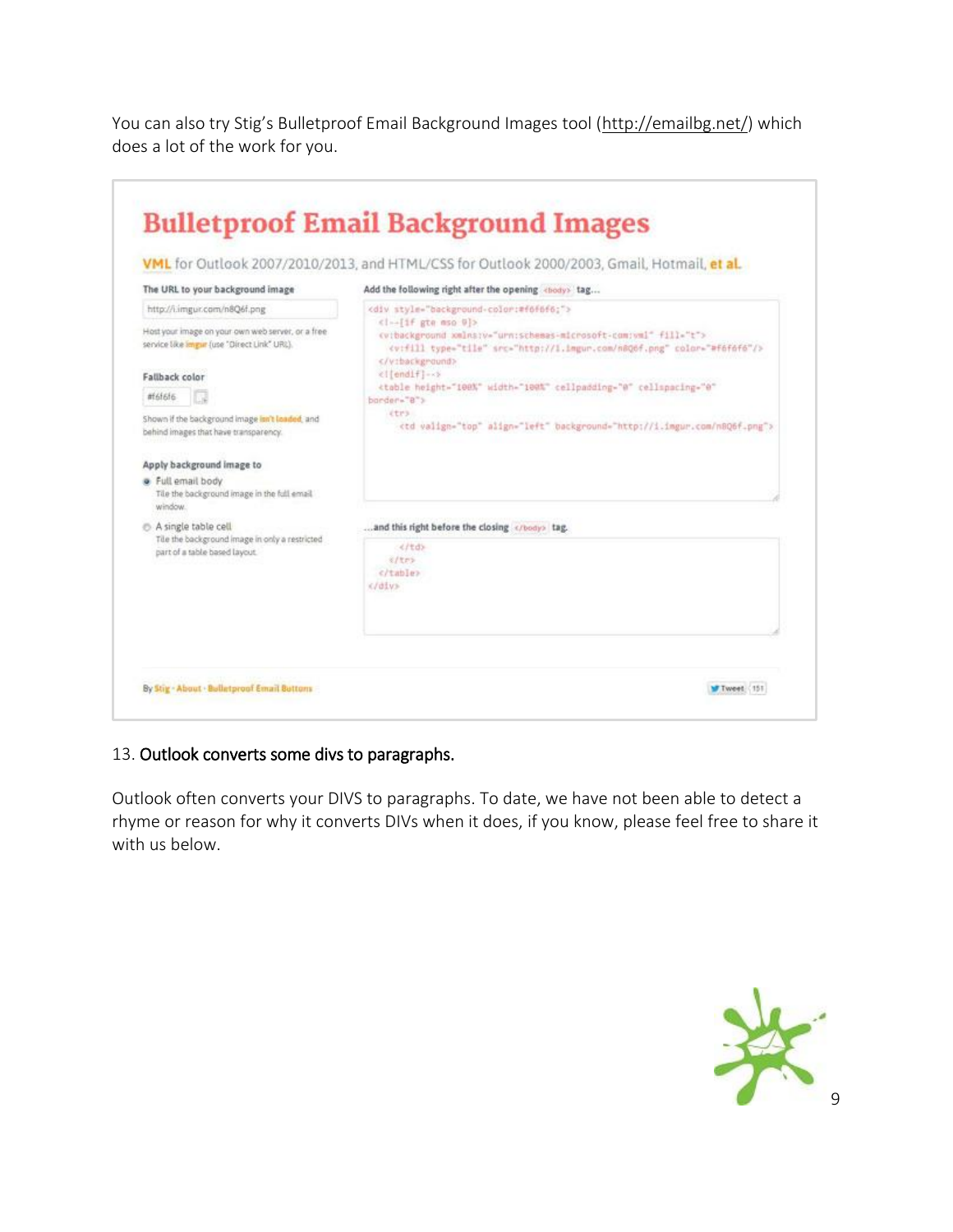## 14. Outlook uses the Word rendering engine.

Within its viewer, Outlook 2007 uses "text boundaries" which differ slightly from "page breaks." Text boundaries are used to separate elements within the web layout for purposes of printing and don't actually output any HTML code.

From our research, we learned that text boundaries stretch to a maximum height of 23.7 inches (approx. 1,790 pixels) before it automatically inserts a partition line and creates a new text boundary. Therefore, if you have any tables that are higher than 23.7 inches within your email, it will get broken up into multiple, stacked text boundaries.



The best solution is to break out your tables into two (or more) stacked tables that are less than 23.7 inches in height. A new text boundary is created every time you create a new table element so one table might be 10 inches and another might be 15 inches. As long as each individual table

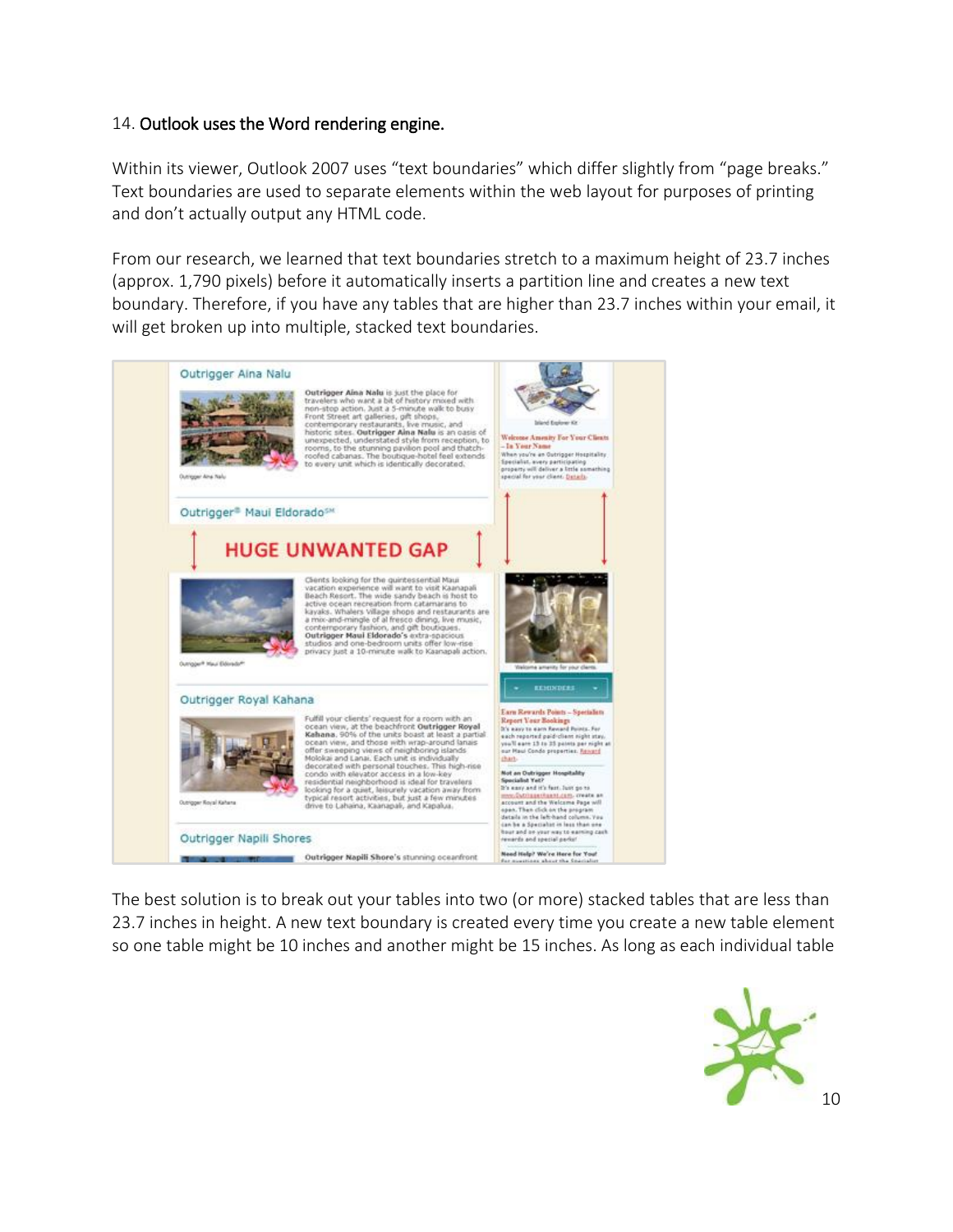does not exceed the height constraint you won't end up with automatically generated text boundaries.

Use nested tables within each stacked table but be aware of the fact that some of your nested tables might be over 23.7 inches in height. With that said, you could start breaking those apart first and test between each iteration.

When doing this, you might have to remove all spaces and carriage returns within your code, particularly between your closing and opening tables. This helps to ensure that they stack on top of each other perfectly. Since this may cause a complete restructure of your table layout, it's a good idea to get in the habit of designing your tables so that they can be easily stackable when needed. You might only have to break apart one table that exceeds the maximum height, others might not cause a noticeable gap.

If this solution does not work for you, [click here](http://www.emailonacid.com/blog/details/C13/horizontal_spacing_issues_in_outlook_2007_and_2010) for more information and a few alternative work-a-rounds.

# 15. Tall images will be cropped in Outlook.

Outlook truncates the upper portion of all images higher than 1728px from the top-down. So, if your image is 250px longer than the 1728px limit, 250px will get cropped off the top.

We've also seen Outlook re-scale an image so that its max height is 1728px.

We suggest that you crop your images and stack them on top of each other.

# 16. Images with dimensions defined in HTML may render incorrectly.

Stretched images (e.g., bars, borders, gradients, etc.) may not render correctly. All graphics should have their correct dimensions in the file properties. Do not rely on HTML-defined dimensions for images that are critical to the email's layout.

# 17. Animated GIFs aren't supported by Outlook.

Outlook does not support animated GIFs, instead it only shows the first slide of your animation so make sure the most important call to action is on that slide.

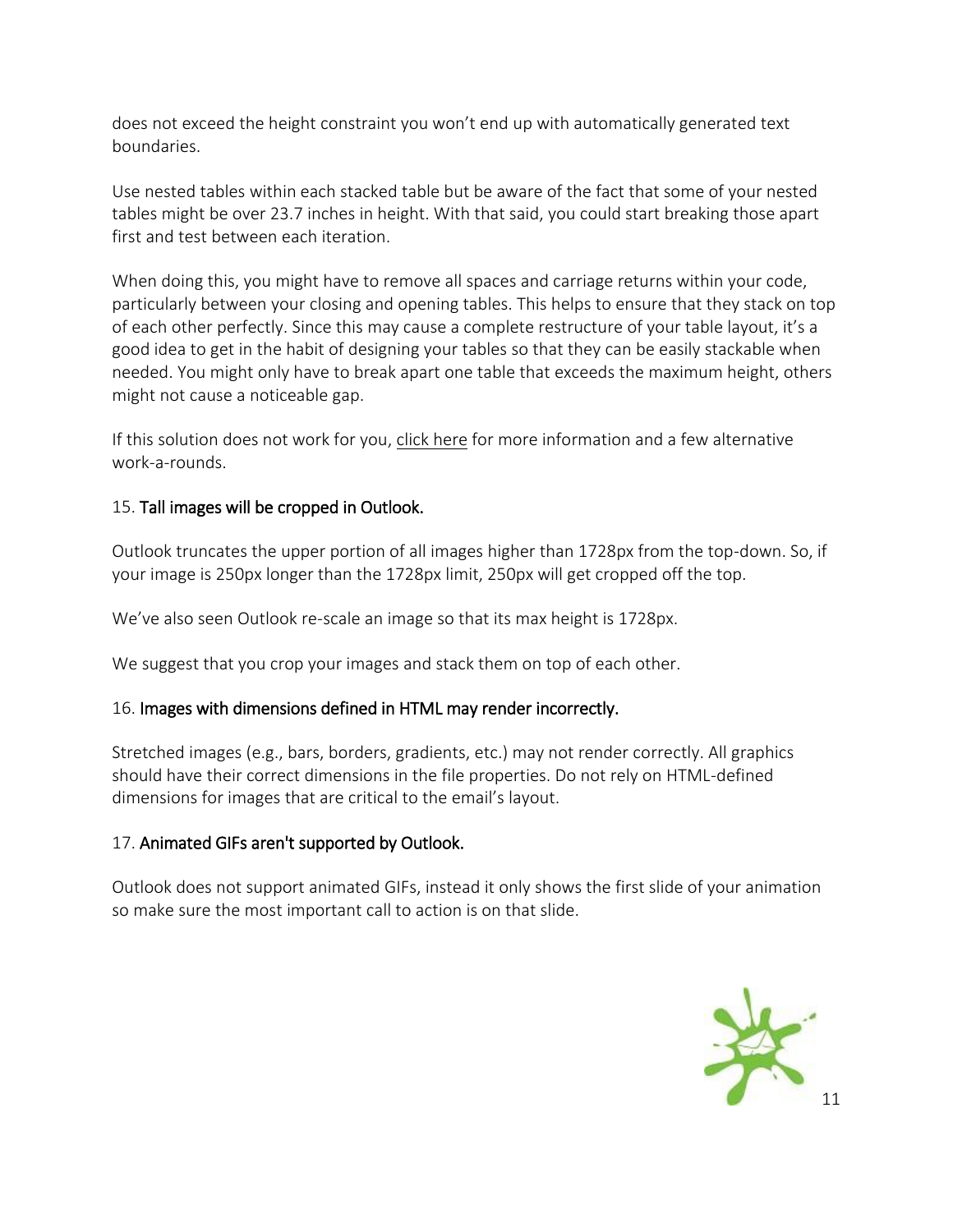# <span id="page-12-0"></span>Chapter 3: 3 Ways to Remove Unwanted Gaps between Tables in Outlook 2007 and 2010

If you are trying to stack tables side by side or top to bottom, you might find Outlook 2007 & 2010 to be a bit, well... troublesome. If you are seeing unwanted gaps or spacing between your tables, you've come to the right place.

In this section, we'll spare you the speech about Outlook and its infamous Word rendering engine and we'll cut straight to the fix.

Step 1. Add the border-collapse property to your embedded CSS

```
<style type="text/css">
    table {border-collapse: collapse;}
</style>
```
# Step 2. Zero out the border, cellpadding and cellspacing in each of your table tags.

<table border=**"0"** cellpadding=**"0"** cellspacing=**"0"**>

## Step 3. If you are trying to "right" or "left" align multiple nested tables, the fix is a little more involved.

In this instance, you might see large gaps between your tables. Here are the steps to correct that:

- 1. Add a bgcolor to each TD in your aligned table(s) select the color based on your layout.
- 2. Add a 1px border to your aligned table(s) this should be set to the same color as the td's within it.
- 3. Decrease the width of your aligned table(s) by 2px to accommodate for the border.
- 4. Wrap the content of the first TD in a paragraph tag. Style that paragraph tag using the following: mso-table-lspace:0;mso-table-rspace:0:

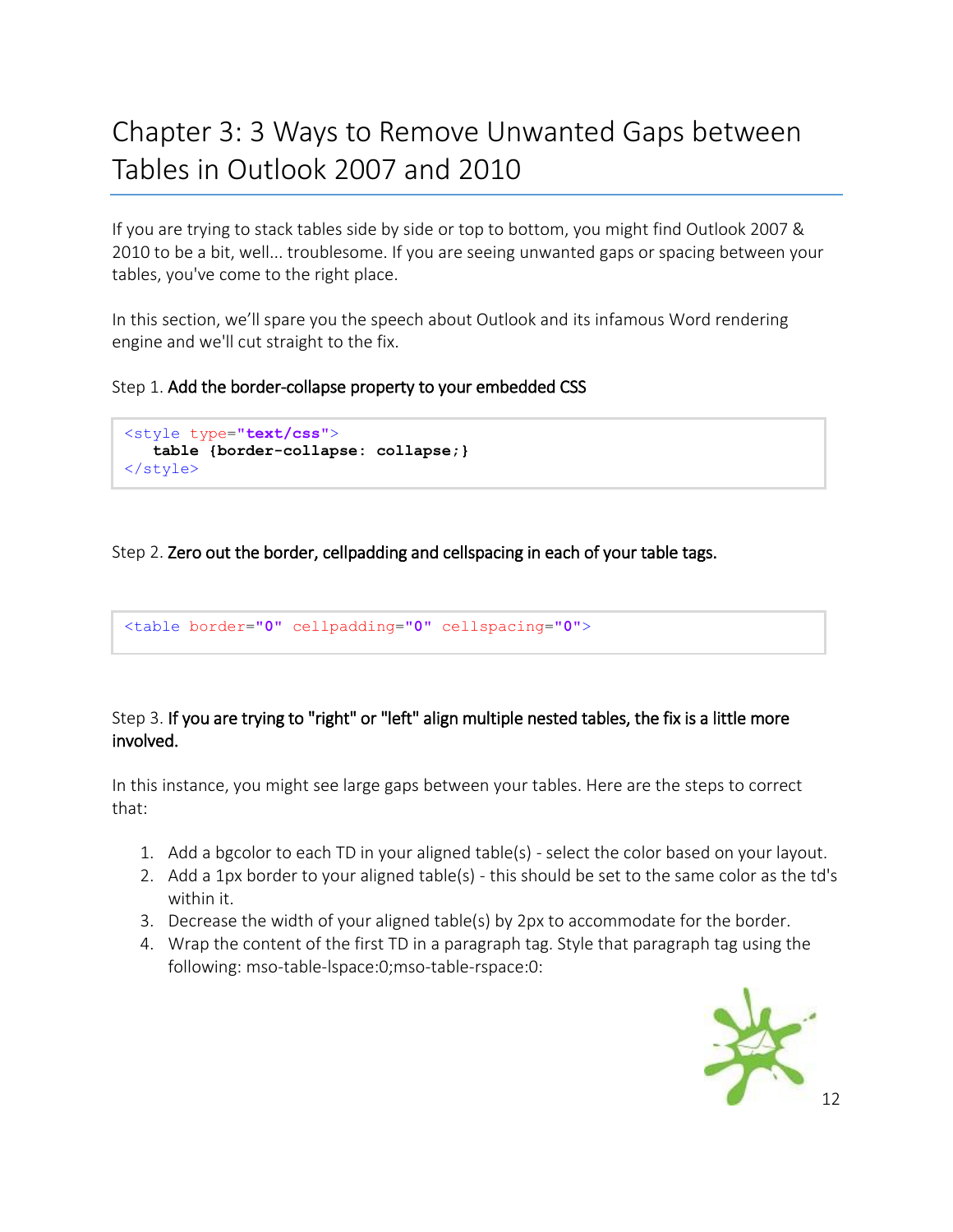Here is a sample from start to finish:

```
<style type="text/css">
   table {border-collapse: collapse;}
</style>
<table border="0" width="600" cellspacing="0" cellpadding="0">
  <tr><td>
      <table align="left" width="198" border="0" cellpadding="0"
cellspacing="0" style="border:1px solid #00CC99">
        <tr>
           <td bgcolor="#00CC99"><p style="mso-table-lspace:0;mso-table-
rspace:0;">Content in 1</p></td>
        </tr>
        <tr>
          <td bgcolor="#00CC99">Content in 1</td>
       \langle/tr>
      </table>
      <table align="left" width="198" border="0" cellpadding="0"
cellspacing="0" style="border:1px solid #33FFFF">
        <tr>
          <td bgcolor="#33FFFF"><p style="mso-table-lspace:0;mso-table-
rspace:0;">Content in 2 < p> /p></td>
        </tr>
        <tr>
          <td bgcolor="#33FFFF">Content in 2</td>
       \langle/tr>
      </table>
      <table align="left" width="198" border="0" cellpadding="0"
cellspacing="0" style="border:1px solid #993366">
        <tr>
          <td bgcolor="#993366"><p style="mso-table-lspace:0;mso-table-
rspace:0;">Content in 3</p></td>
        </tr>
        <tr>
          <td bgcolor="#993366">Content in 3</td>
        </tr> 
      </table>
    \langle t \rangle\langle/tr>
</table>
```
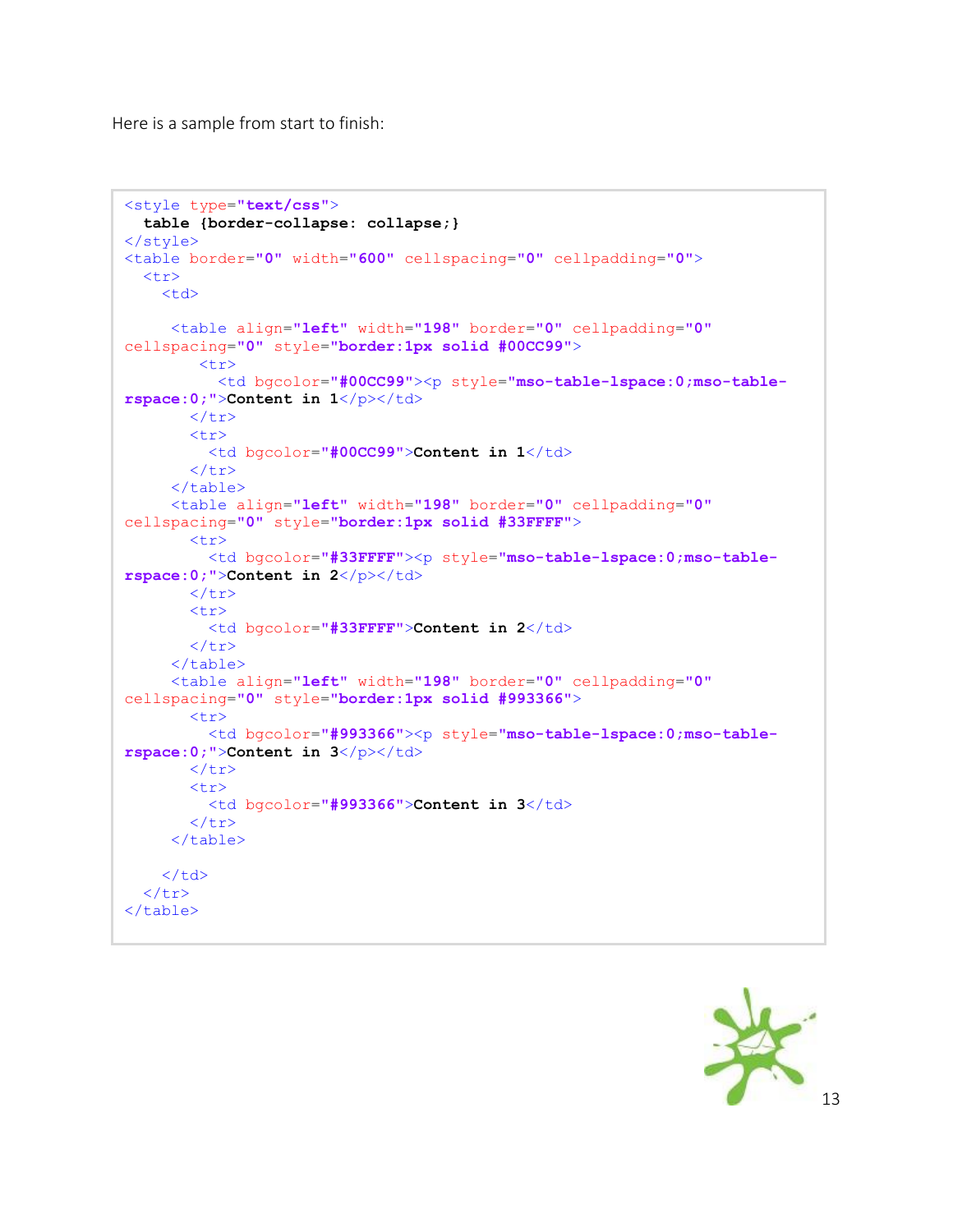A couple final notes on this fix:

- The issue only seems to occur if you are using left/right align in your table
- You only need to embed the contents of your first TD in a P tag (as shown above)
- If you have different colors in your table cells you might be forced to nest another table
- <span id="page-14-0"></span> This fix might not work if you are trying to stack images side by side. In that instance you'd be better off putting all of your images into one, nested table and using <td align="left"> vs. <table align="left">

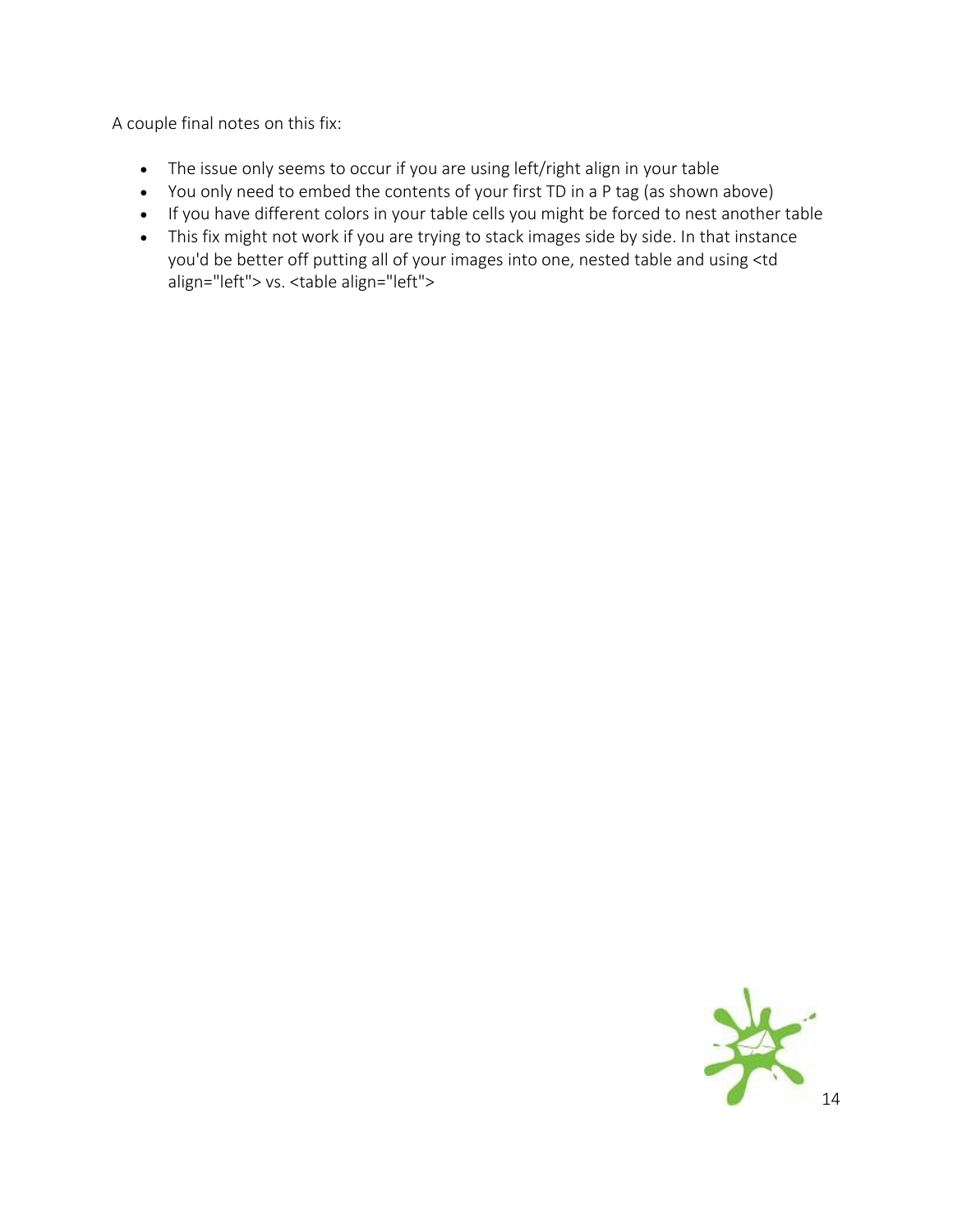# Chapter 4: Seeing Gaps between Your Images in Outlook 2013?

Outlook 2013 avoids some of the pitfalls of its predecessors, but it comes with its own unique challenges. For instance, spliced images that render perfectly in Outlook 2007 and 2010 will sometimes show a large (~10px) gap in Outlook 2013. This problem only applies to images that are less than 20px tall. Luckily, with one little trick (below) this problem is easy to solve. After the fix, we'll cover some basics of using spliced images in a table structure, in case you've forgotten.



# The Fix: Set line-height for each TD to be the same height as the image it contains

We're not sure why, but for some reason setting the line-height of each TD that contains an image will remove these gaps. This works even when setting TD height and other similar

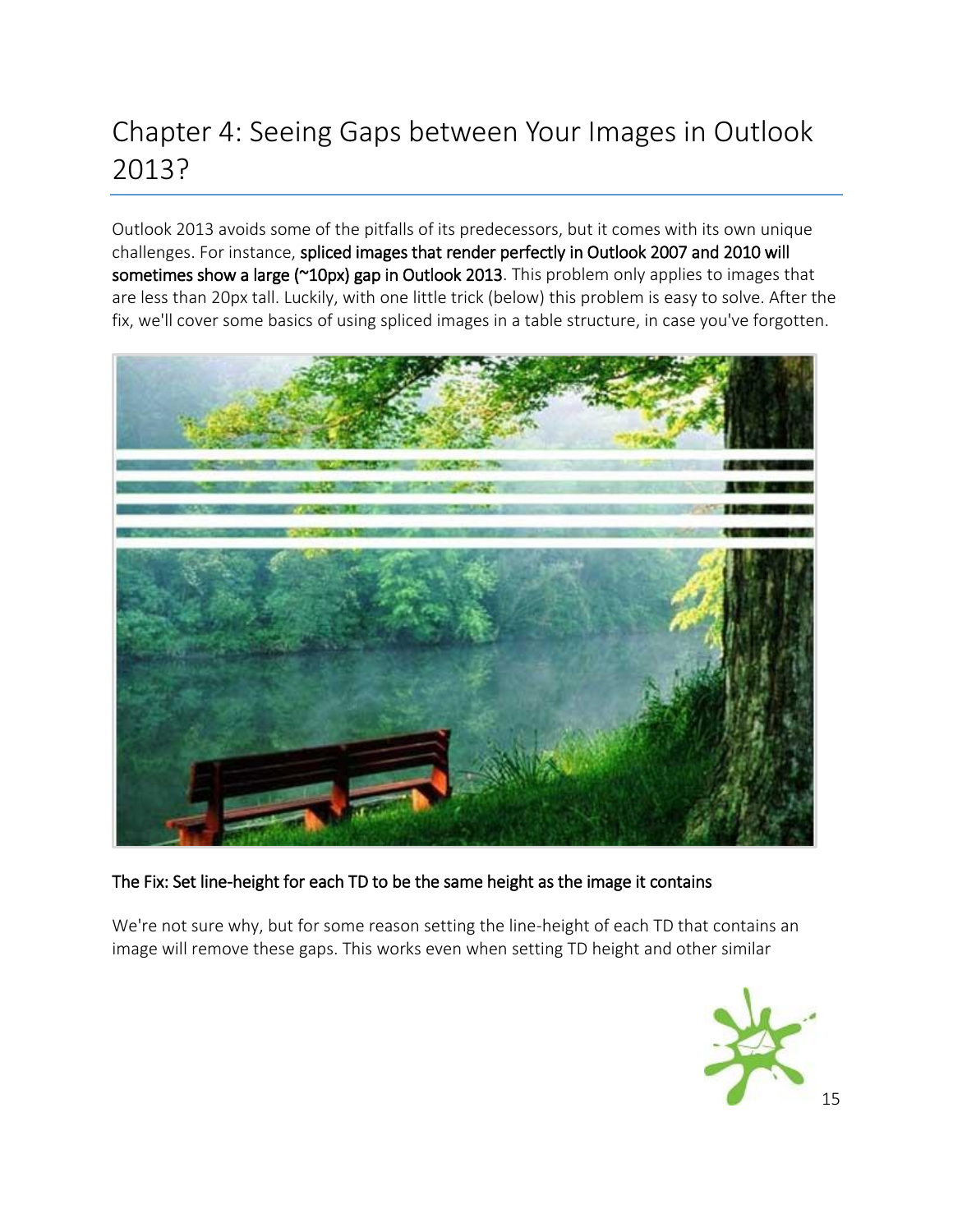attributes has no effect in Outlook 2013. Remember, this fix is only needed for smaller images, less than 20px in height.

```
<td width="600" height="80" style="line-height: 80px;" >
    <img height="80" src="http://www.website.com/images/Nature_01.jpg"
width="600" />
\langle t \rangle
```
Here are a few more tips you should keep in mind:

## 1.) Add the border-collapse property to tables in your embedded CSS

The border collapse property will help make sure you don't have small borders between your spliced images in Outlook 2007, 2010 and 2013.

```
<style type="text/css">
   table {border-collapse: collapse;}
</style>
```
# 2.) Add the display:block property to images in your embedded CSS

Some clients, like Gmail, will add spacing around images if they aren't display:block.

```
<style type="text/css">
   table {border-collapse: collapse;}
   img {display:block;}
</style>
```
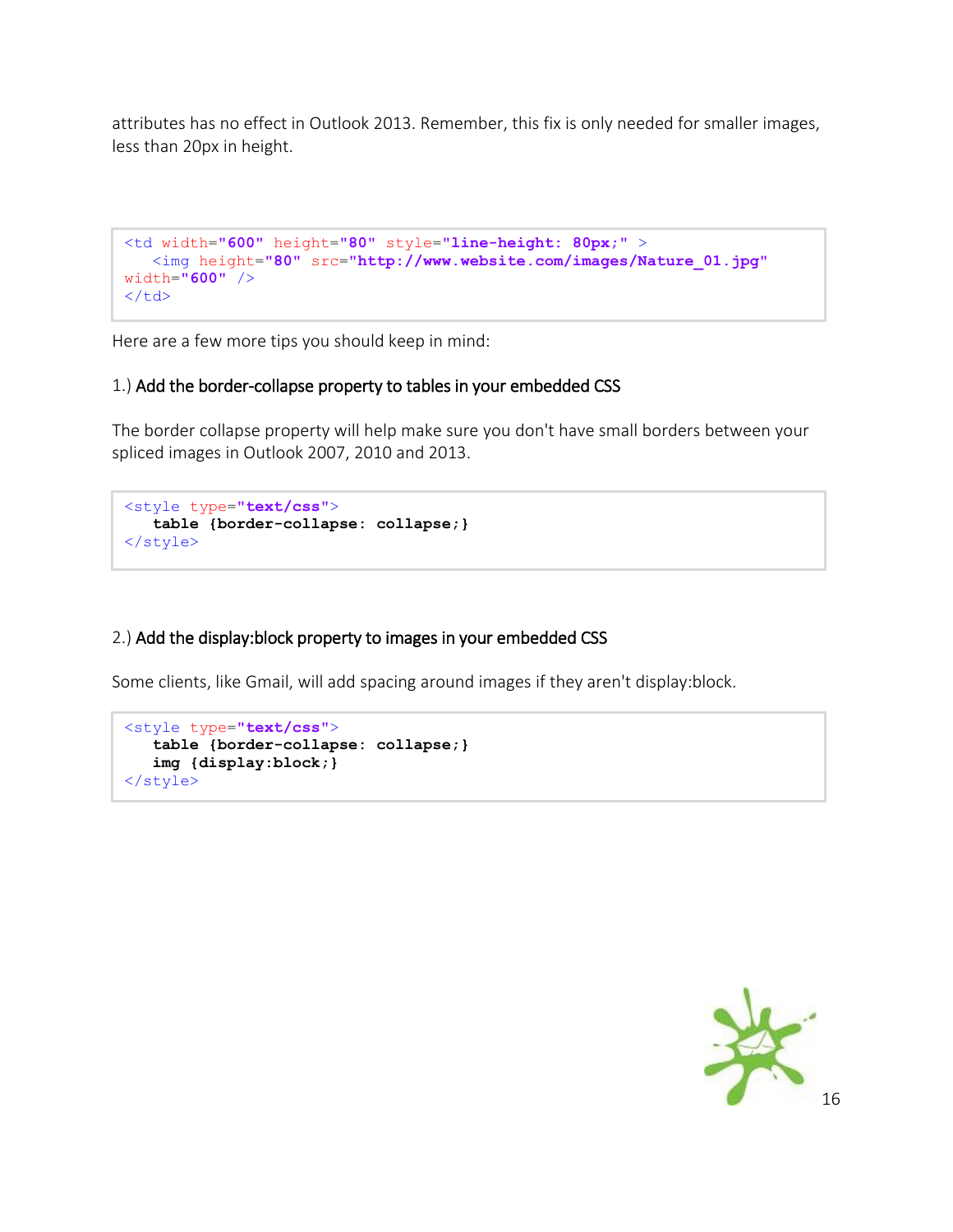## 3.) Zero out the border, cellpadding and cellspacing in each of your table tags

These three make sure there is no extra space in your table in all clients. If you're using "left" or "right" align on your tables, the fix is a little more [complicated.](http://www.emailonacid.com/blog/details/C13/removing_unwanted_spacing_or_gaps_between_tables_in_outlook_2007_2010)

```
<table border="0" cellpadding="0" cellspacing="0">
```
# 4.) Set each TD to be the same height as the image it contains

This fix prevents problems in Outlook 2007, 2010 and 2013.

```
<td width="600" height="80">
    <img height="80" src="http://www.website.com/images/Nature_01.jpg"
width="600" />
\langle t \rangle
```
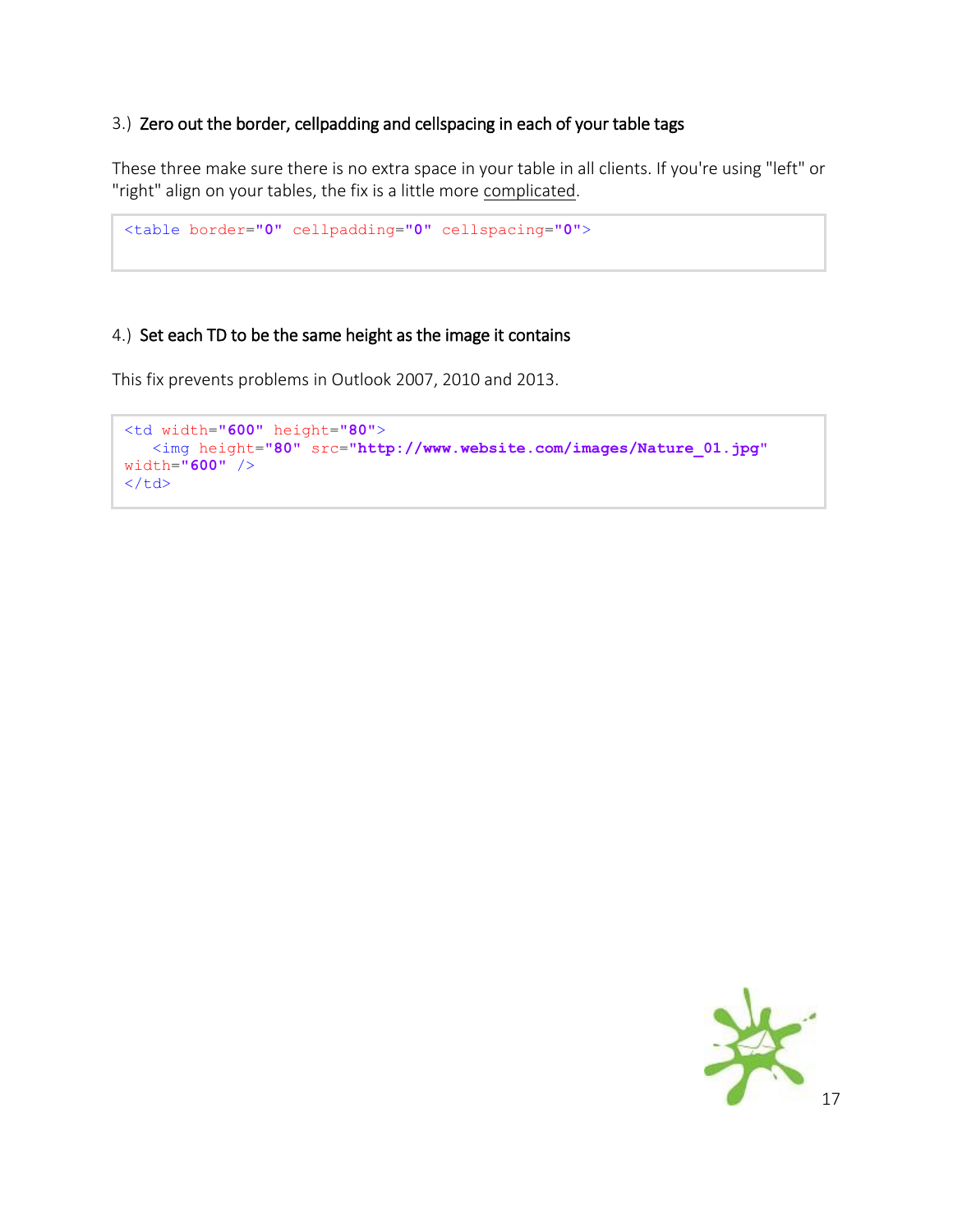# A Completed Example

Now let's take a look at a completed example of this code. This code should display a perfectly stitched image in every client.



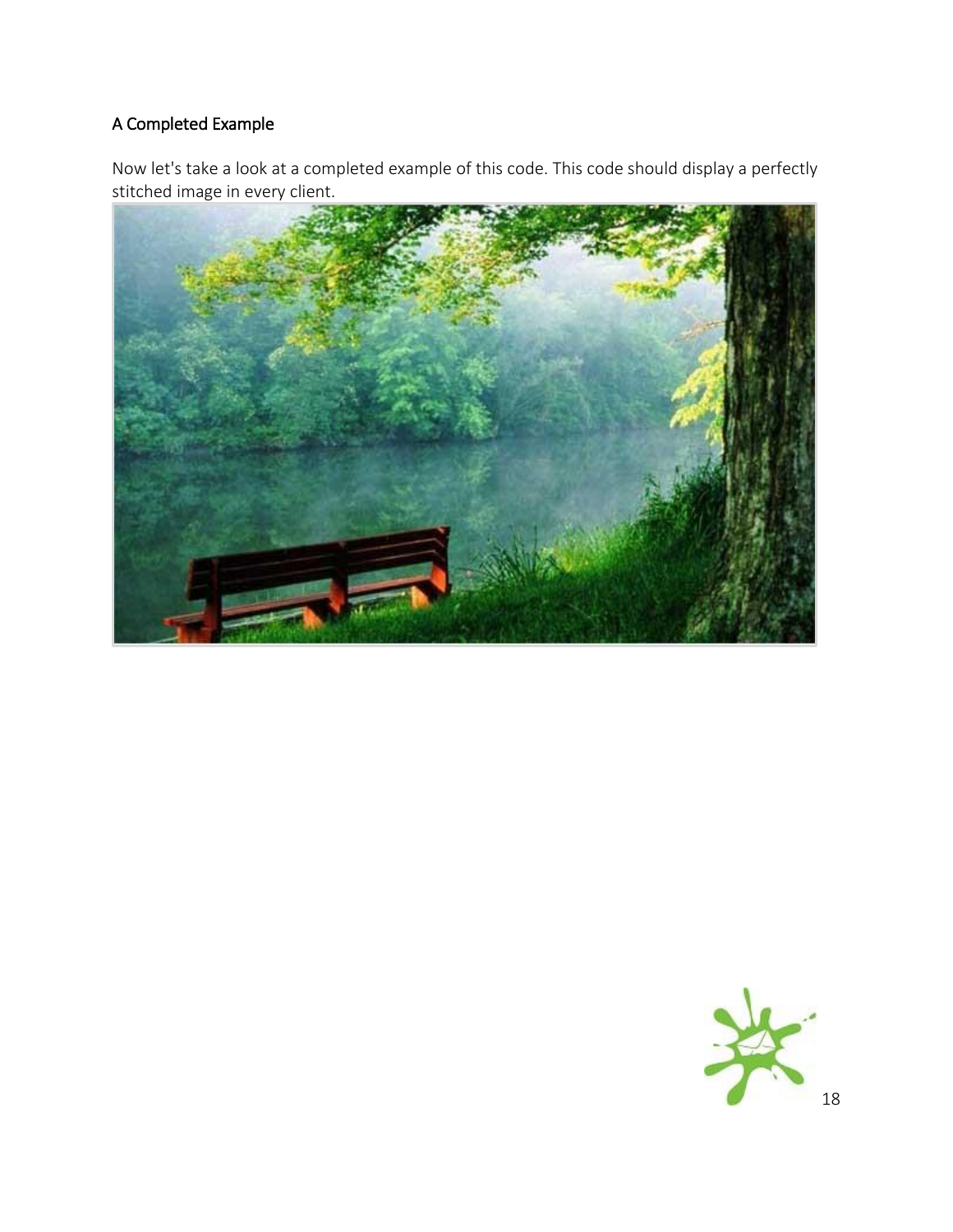```
<html><head>
<style type="text/css">
    table {border-collapse: collapse;}
    img {display:block;}
</style>
</head>
<body>
    <table border="0" cellpadding="0" cellspacing="0">
      <tr>
        <td width="600" height="80" style="line-height: 80px;">
           <img height="80" src="http://www.website.com/images/Nature_01.jpg"
width="600" />
       \langle/td>
      </tr>
      <tr>
        <td width="600" height="10" style="line-height: 10px;">
          <img height="10" src="http://www.website.com/images/Nature_02.jpg"
width="600" />
       \langle/td>
     \langle/tr>
      <tr>
        <td width="600" height="10" style="line-height: 10px;">
          <img height="10" src="http://www.website.com/images/Nature_03.jpg"
width="600" />
       \langle/td>
     \langle/tr>
      <tr>
        <td width="600" height="10" style="line-height: 10px;">
          <img height="10" src="http://www.website.com/images/Nature_04.jpg"
width="600" />
       \langle/td>
      </tr>
      <tr>
        <td width="600" height="9" style="line-height: 9px;">
          <img height="9" src="http://www.website.com/images/Nature_05.jpg"
width="600" />
       \langle/td>
      </tr>
     \langle \text{tr} \rangle <td width="600" height="10" style="line-height: 10px;">
           <img height="10" src="http://www.website.com/images/Nature_06.jpg"
width="600" />
       \langle/td>
     \langle/tr>
      <tr>
        <td width="600" height="246" style="line-height: 246px;">
          <img height="246"
src="http://www.website.com/images/Nature_07.jpg" width="600" />
       \langle t \rangle\langle/tr>
    </table>
</body>
</html>
```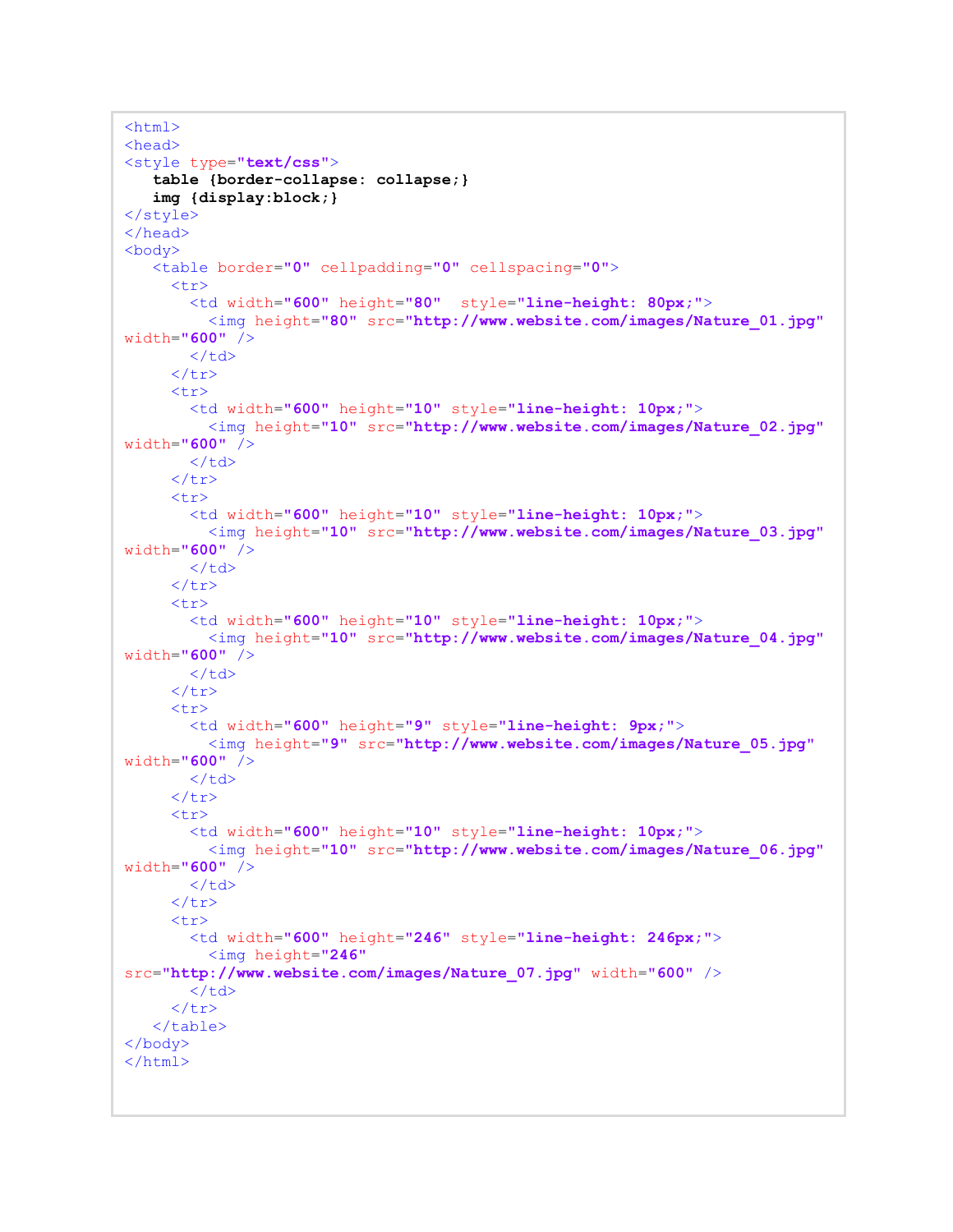# <span id="page-20-0"></span>Chapter 5: CSS Padding in Outlook 2007 & 2010

For those of you who design and develop HTML emails for Outlook 2007 and 2010, you already know that you are bound by tables and you have very limited CSS support. What you might not realize is that these two email clients convert your code from something legible into a seemingly foreign Microsoft language.

One of the more critical conversions that you should be aware of is that Outlook 2007 and 2010 will often move your CSS from div's and headings into nested paragraph and spans. Sometimes, it keeps the outer container, other times it eliminates it entirely.

For example this:

```
<h2 style="font-size: 15px; font-weight: bold; margin: 0; padding: 17px 0 
0 0;">
    NEW FASHIONS
\langle/h2>
<div style="font-size: 15px; font-weight: bold; margin: 0; padding: 17px 
0 0 0;">
    NEW FASHIONS
\langle div>
<p style="font-size: 15px; font-weight: bold; margin: 0; padding: 17px 0 
0 0;">
    NEW FASHIONS
\langle/p>
```
Will get converted to:

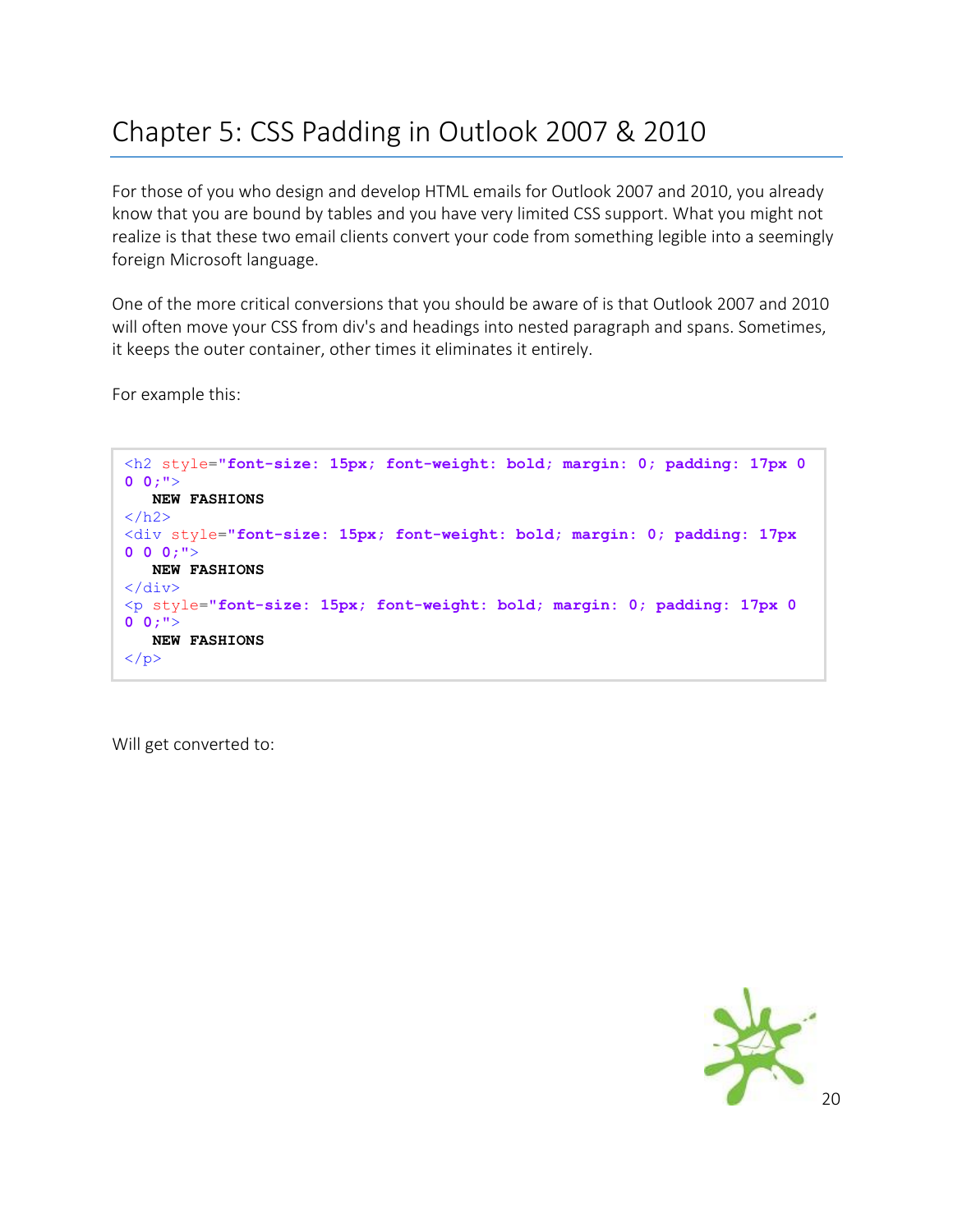```
<style>
p.MsoNormal, li.MsoNormal, div.MsoNormal
 {mso-style-unhide:no;
 mso-style-qformat:yes;
 mso-style-parent:"";
 margin:0in;
 margin-bottom:.0001pt;
 mso-pagination:widow-orphan;
 font-size:12.0pt;
 font-family:"Times New Roman","serif";
 mso-fareast-font-family:"Times New Roman";
 mso-fareast-theme-font:minor-fareast;}
h2
 {mso-style-priority:9;
 mso-style-unhide:no;
 mso-style-qformat:yes;
 mso-style-link:"Heading 2 Char";
 mso-margin-top-alt:auto;
 margin-right:0in;
 mso-margin-bottom-alt:auto;
 margin-left:0in;
 mso-pagination:widow-orphan;
 mso-outline-level:2;
 font-size:18.0pt;
 font-family:"Times New Roman","serif";
 mso-fareast-font-family:"Times New Roman";
 mso-fareast-theme-font:minor-fareast;} 
p
 {mso-style-noshow:yes;
 mso-style-priority:99;
 mso-margin-top-alt:auto;
 margin-right:0in;
 mso-margin-bottom-alt:auto;
 margin-left:0in;
 mso-pagination:widow-orphan;
 font-size:12.0pt;
 font-family:"Times New Roman","serif";
 mso-fareast-font-family:"Times New Roman";
 mso-fareast-theme-font:minor-fareast;}
</style>
<h2 style='margin:0in;margin-bottom:.0001pt'>
        <span style='font-size:11.5pt; mso-fareast-font-family:"Times New Roman"'>
         NEW FASHIONS
         <o:p></o:p>
      </span>
 \langle/h2>
<div>
        <p class=MsoNormal>

          <span style='font-size:11.5pt;mso-fareast-font-family:"Times New 
Roman"'>
            NEW FASHIONS
            <o:p></o:p>
          </span>
       \langle/b>
       \langle p \rangle\langle div><p style='margin:0in;margin-bottom:.0001pt'>

          <span style='font-size:11.5pt'>
            NEW FASHIONS
            <o:p></o:p>
          </span>
       \langle/b>
 \langle/p>
```
21